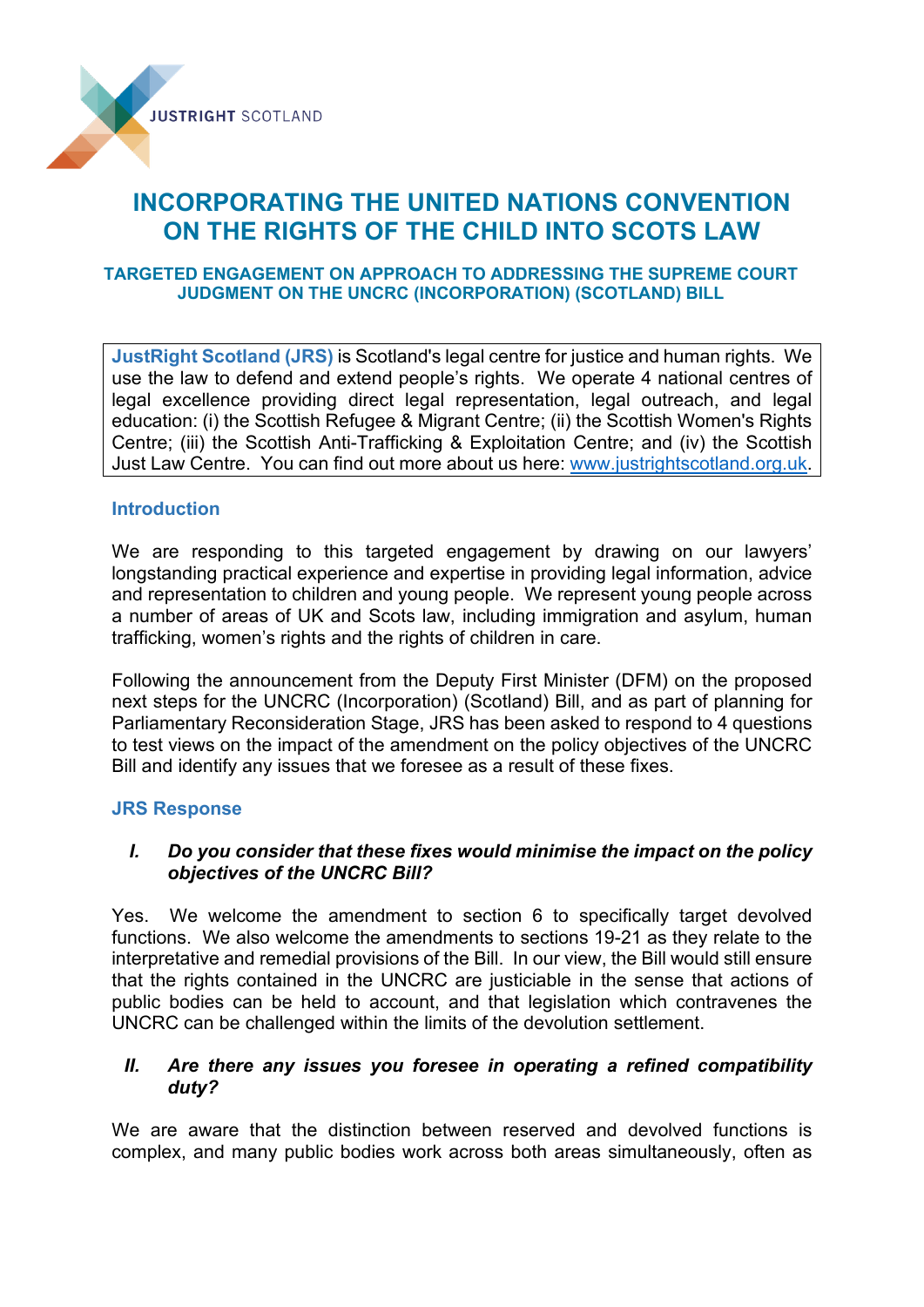regards a single child. This is a matter which relates to the enforcement of the Bill against actions of public bodies.

JustRight Scotland works with refugee and migrant children and young people, and decisions and actions made by public bodies about these children will invariably straddle both devolved and reserved matters. For example:

- Human trafficking this is an area which primarily relates to adult and child safeguarding, and criminal justice, which are all devolved functions. However, the means by which victims of trafficking are identified in Scotland is through the National Referral Mechanism (NRM), which is a UK wide framework where decisions are made from within the Home Office (although there is a devolved NRM pilot ongoing). The Human Trafficking & Exploitation (Scotland) Act 2015 expressly states that the Scottish Ministers retain the ability to make regulations about the substance and procedure of how victims are identified. However, the Nationality & Borders Act 2022 also makes provisions for how migrant victims who are in the asylum process are to be identified, including, we assume, in Scotland. This is an area where decisions and actions of public bodies in Scotland, e.g. Scottish local authorities, may well be questioned as to whether they are reserved or devolved functions. Our view is that the identification, support and protection of victims of trafficking, regardless of nationality, ought to be devolved functions.
- National Transfer Scheme this is a scheme whereby unaccompanied asylumseeking children are transferred from one local authority to another in the UK in order to be looked after while their asylum claim is processed. The UK Government has made it compulsory for Scottish local authorities to sign up to the scheme. It is possible for children and their legal representatives to request transfers, and decisions are made which take into account the best interests of the child. It is unclear whether Scottish local authority decisions about whether to accept/facilitate the transfer of a child or not, or other actions as they relate to the NTS, are devolved or reserved functions. Our view is that they are devolved functions.
- Age assessment this is a process by which the age of asylum-seeking children is disputed by a public body, e.g. the Home Office or a local authority, and a formal process called an age assessment takes place. Currently, it is viewed as a devolved function because it involves a local authority social work services department conducting an assessment of age to determine eligibility for child services under the Children (Scotland) Act 1995. The Nationality & Borders Act 2022, at section 50, provides for the ability of local authorities to refer to a Home Office team called a National Age Assessment Board (NAAB) to conduct an assessment. These assessments are binding on Scottish local authorities. Other assessments conducted by the NAAB are designated as purely for immigration purposes (s.51 Nationality & Borders Act 2022) and are not binding on local authorities.

The above are just three examples of where clarity between reserved and devolved functions is required, for children and for public bodies. The Nationality & Borders Act 2022 (for which the Scottish Parliament voted on a Legislative Consent Motion) has